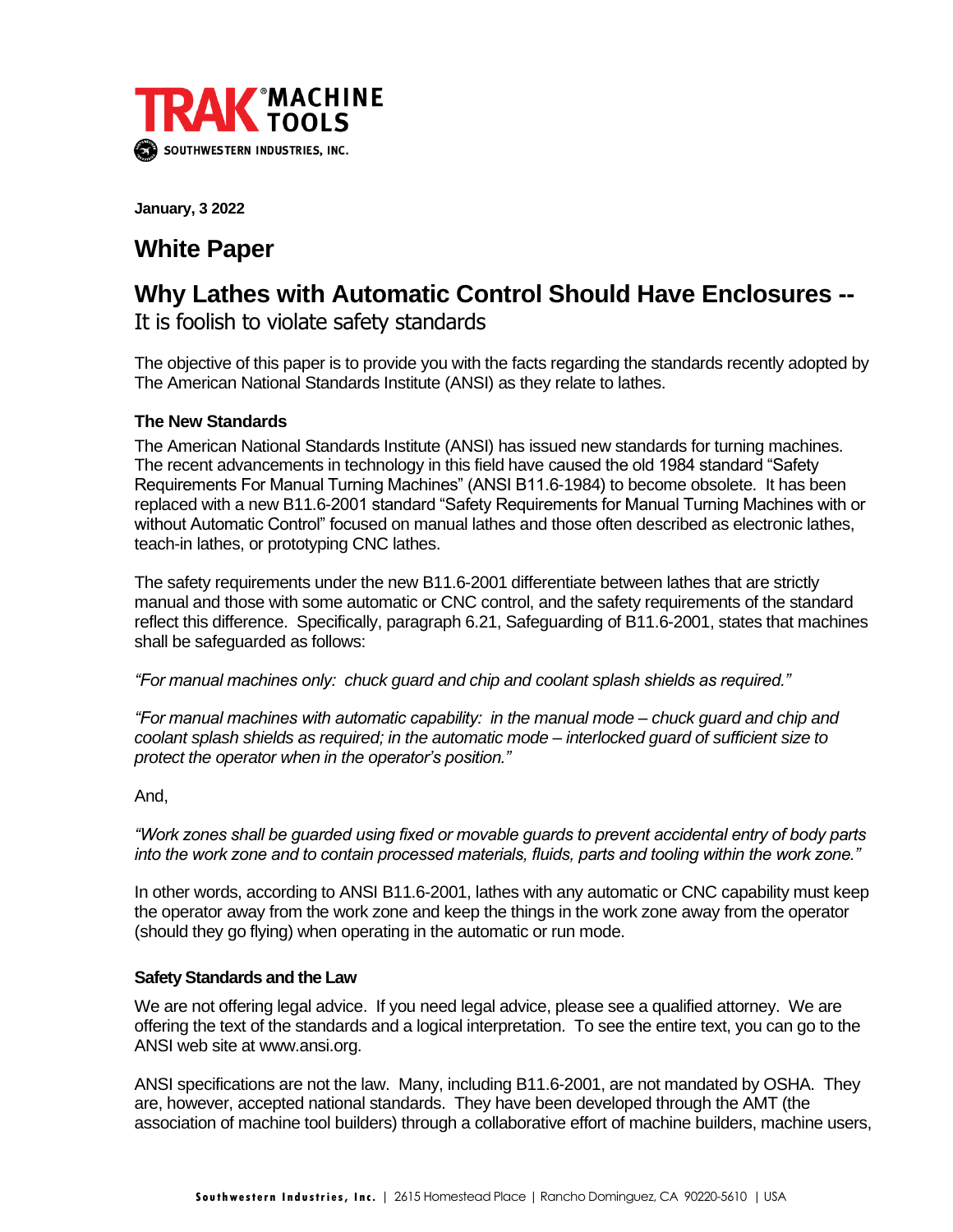and insurance executives. They have been reviewed, approved, and published by ANSI, whose voluntary standardization has been clarifying how to improve the safety of products since 1918.